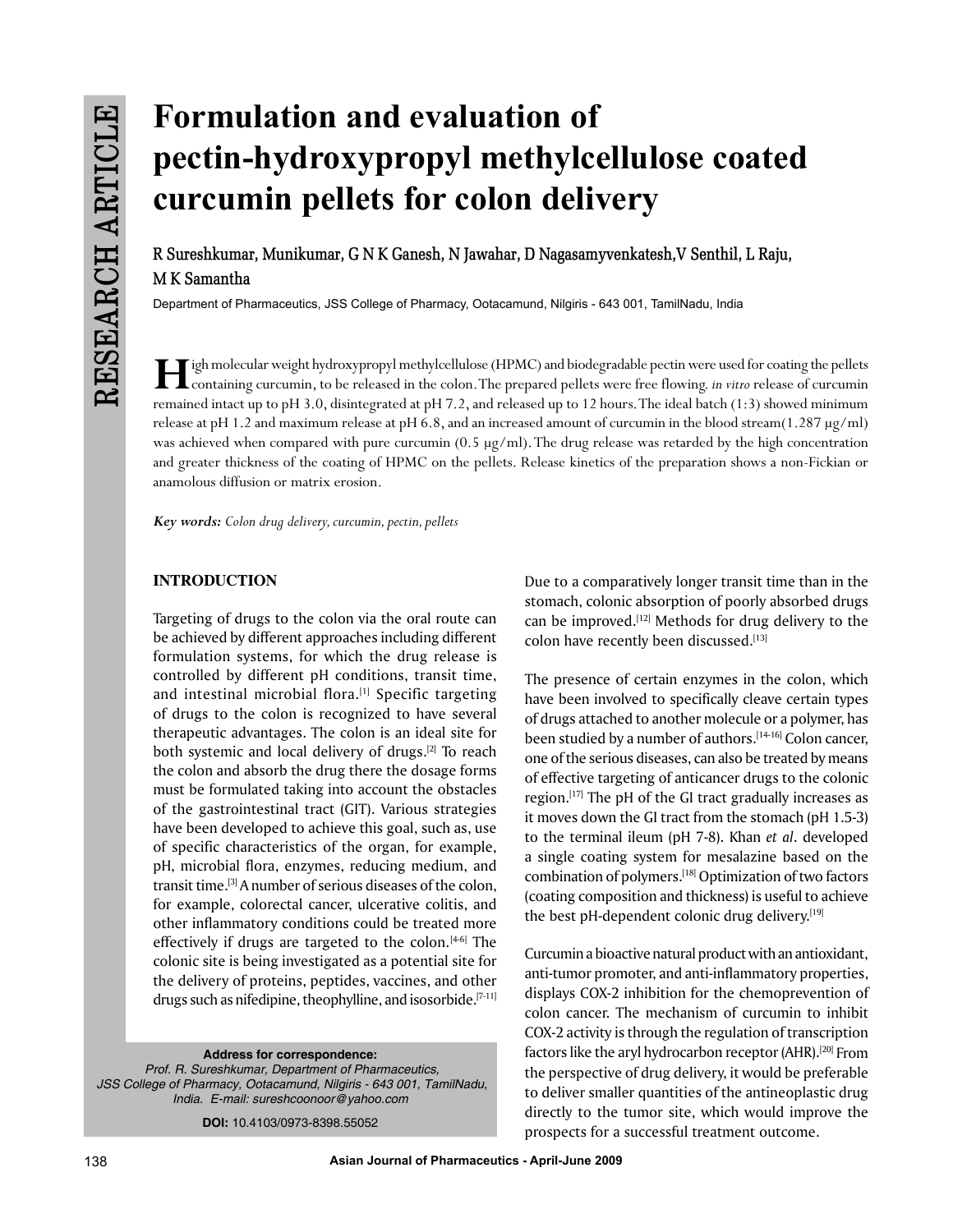Hence an attempt has been made to deliver bioactive curcumin to the colon to treat cancer, using pectin and hydroxypropyl methylcellulose as release modifiers. Pectin, a polysaccharide, remains intact in the physiological environment of the stomach and small intestine, but is degraded by the bacterial inhabitants of the human colon. Being soluble in water, pectin is not capable of shielding its drug load effectively during its passage through the stomach and small intestine. A coat of considerable thickness is required to protect the drug (bioactive curcumin) core in simulated *in vivo* conditions. Hence HPMC, a hydrophilic rate-controlling polymer, can be used to overcome this problem. The adjustment of the polymer concentration, viscosity grade, and addition of different types and levels of excipients to the HPMC matrix can modify the drug release rate.<sup>[21]</sup> The main reason for selecting pellets as formulation is rapid gastric emptying. Hence it was decided that with the positive contribution of HPMC — pectin would be a good candidate for designing the colonic delivery of bioactive curcumin through pellet formulation.

# **MATERIALS AND METHODS**

# **Materials**

Curcumin (Hi Media Ltd, India), hydroxypropyl methylcellulose (Gift from Fourts India Ltd., India), Pectin (Hi Media Ltd., India), sodium starch glycolate (Sigma), avicel PH 101 (Signet Corporation Ltd., Mumbai), sodium carboxymethyl cellulose (sigma), trisodium ortho phosphate (SD Fine Chem. Ltd., India), methanol, diethyl ether, and acetonitrile (SD Fine Chem. HPLC-grade). All the ingredients used in the study were of analytical grade.

## **Method**

## *Formulation of curcumin pellets*

An accurately weighed quantity of the bioactive material curcumin (60%), sodium starch glycolate (5%), and microcrystalline cellulose (MCC PH 101,33%), in the optimal ratio were mixed thoroughly and moistened with 2% binder solution (sodium carboxymethyl cellulose) to form a viscoelastic mass. The prepared wet mass was extruded through a roller extruder (Plate 1) and the extrudates spheronized in a spheronizer (Plate 2) at 1000 rpm speed and rounded off into spherical particles. The pellets were dried at 50°C in a hot air oven for one hour and the dried pellets were stored in an airtight container, in a dark place. The prepared pellets were coated using a fabricated coating pan as per the formula.**[**22,23]

#### *Characterization of curcumin pellets*

The formulated pellets were evaluated for their percentage yield, particle size, bulk density, angle of repose, compressibility, friability, and drug content. The results have been shown in Table 1.

The particle sizes were determined by using the optical microscopy method. The diameter of the minimum number of 50 pellets in a batch was calculated.<sup>[24]</sup> A scanning electron microscope (SEM) was used to examine the morphology and appearance of the curcumin pellets [Figure 1].

#### *in vitro* **dissolution study**

*In vitro* release profiles were performed using a system based on the general drug release standard for delayed release formulations (enteric coated). *in vitro* release was studied by following the method used by Sarasija and Hota, by making slight modifications with the addition of another pH medium, based on the different transit times from the stomach to the colon (using basket apparatus USP-XXIII-dilution method). Hence different pH conditions similar to *in vivo* conditions (pH 1.2 for two hours, pH 3.0 for one hour, pH 7.2 for one hour, and pH 6.8 for up to eight hours) were maintained for the entire study. About 500 ml of pH 1.2 medium was placed in the basket followed by placing the pellets and stirred at 75 rpm, with a temperature of 37°C maintained in the basket. After one hour, a specified quantity of 0.1 M tri sodium phosphate was added, to change the pH of the test medium to pH 3.0, without stopping the dissolution process.

#### *In vivo* **study**

*In vivo* studies were carried out using albino rabbits, approved by the animal ethical committee of JSS College of Pharmacy. (No: JSSCP/ IAEC/ M.PHARM/ PH. CEUTICS/ 01/ 2007 – 2008).

**Table 1: Cumulative percentage release of coated curcumin pellets**

| рH  | hours | Time in Pectin: HPMC<br>(0.5:1) | Pectin:<br>(1%) | <b>Pectin: HPMC</b><br>(1:0.5) | (1:1) | Pectin: HPMC Pectin: HPMC Pectin: HPMC Pectin: HPMC<br>(1:2) | (1:3) | (1:3) |
|-----|-------|---------------------------------|-----------------|--------------------------------|-------|--------------------------------------------------------------|-------|-------|
|     |       |                                 | 0               | $\Omega$                       | 0     | $\Omega$                                                     | 0     | 0     |
| 1.2 |       | 17.06                           | 11.73           | 5.62                           | 4.08  | 3.20                                                         | 0.19  |       |
|     | ◠     | 20.57                           | 16.91           | 10.52                          | 5.28  | 4.88                                                         | 0.33  |       |
| 3   | 3     | 42.39                           | 43.49           | 19.75                          | 9.10  | 7.56                                                         | 0.33  |       |
| 7.2 | 4     | 58.82                           | 63.57           | 61.39                          | 38.43 | 37.47                                                        | 19.72 |       |
| 6.8 | 5     | 65.43                           | 90.37           | 65.58                          | 42.33 | 40.24                                                        | 23.41 | 28.72 |
|     | 6     | 80.87                           | 98.97           | 88.27                          | 43.91 | 42.85                                                        | 32.12 | 35.67 |
|     |       | 98.62                           |                 | 98.66                          | 61.23 | 51.64                                                        | 36.79 | 57.24 |
|     | 8     |                                 |                 |                                | 65.57 | 55.94                                                        | 45.84 | 65.32 |
|     | 10    | -                               |                 |                                | 88.29 | 74.08                                                        | 53.31 | 74.53 |
|     | 12    |                                 |                 |                                | 97.35 | 79.63                                                        | 58.62 | 89.91 |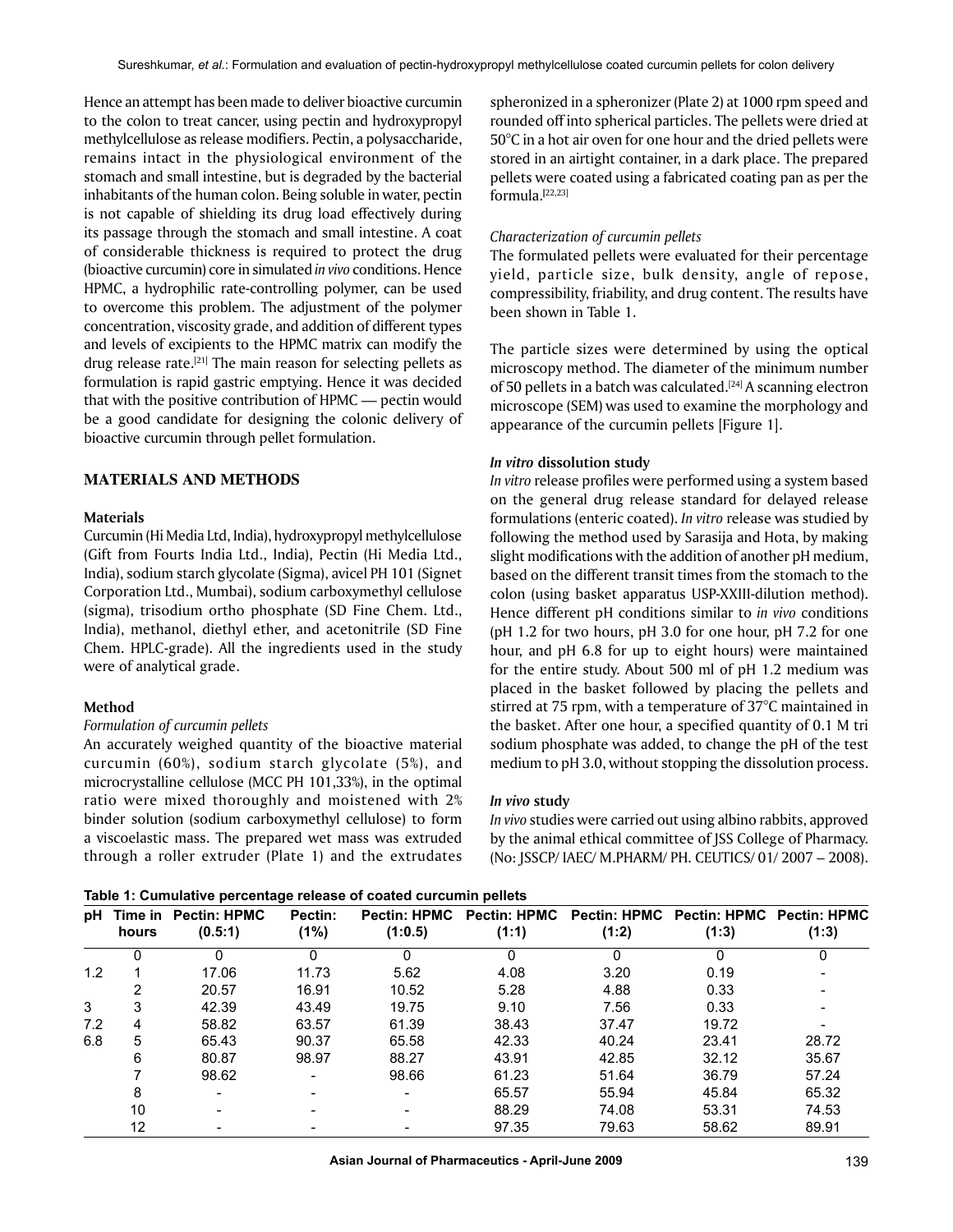

Figure 1: Scanning electron micrographs of pectin–HPMC (1:3) coated pellets: (a) coated pellet (surface); (b) cross-section; (c) After 12-hour incubation in control phosphate buffer conditions (surface); (d) cross section

About 100mg/kg of curcumin plain and coated curcumin pellets were administered to albino rabbits, in a group of three animals, in fasting conditions. The plasma samples were liquid – liquid extracted and stored in the deep freezer until they were used for analysis by schimadzu HPLC<sup>[25]</sup> (LC 10 AT<sub>vp</sub>).

## **Preparation of animal plasma samples**

At the time of analysis the samples were removed from the deep freezer and transferred to room temperature and allowed to thaw. A sample of 0.5 ml was pipetted into a 5.0 ml test tube, and to this 500  $\mu$ l of internal standard solution was added (100.0  $\mu$ /ml) and vortexed for 5 minutes followed by the addition of 5 ml ethyl acetate. The samples were placed on a reciprocating shaker at 100 rpm for 20minutes and then centrifuged for 10minutes. The supernatant of 4 ml was transferred to a dry test tube and evaporated to dryness.

The residue was reconstituted with 250  $\mu$ l of mobile phase and used for the study.

# **RESULTS AND DISCUSSION**

The disk speed of 1500  $\pm$  250 rpm and residence time of 30minutes was found to be optimum to get spheroids. Slow speed and lower residence time failed to provide the necessary densification and rounding of particles and yielded dumbbells and rods, which indicated that spheronization was not complete. Higher disk speed yielded spheres, but more fines were generated and also agglomeration of pellets occurred. Longer residence time resulted in surface drying due to evaporation of water leading to irregularshaped pellets. An optimal wet condition (often water) and proportion of binders for extrusion was necessary for the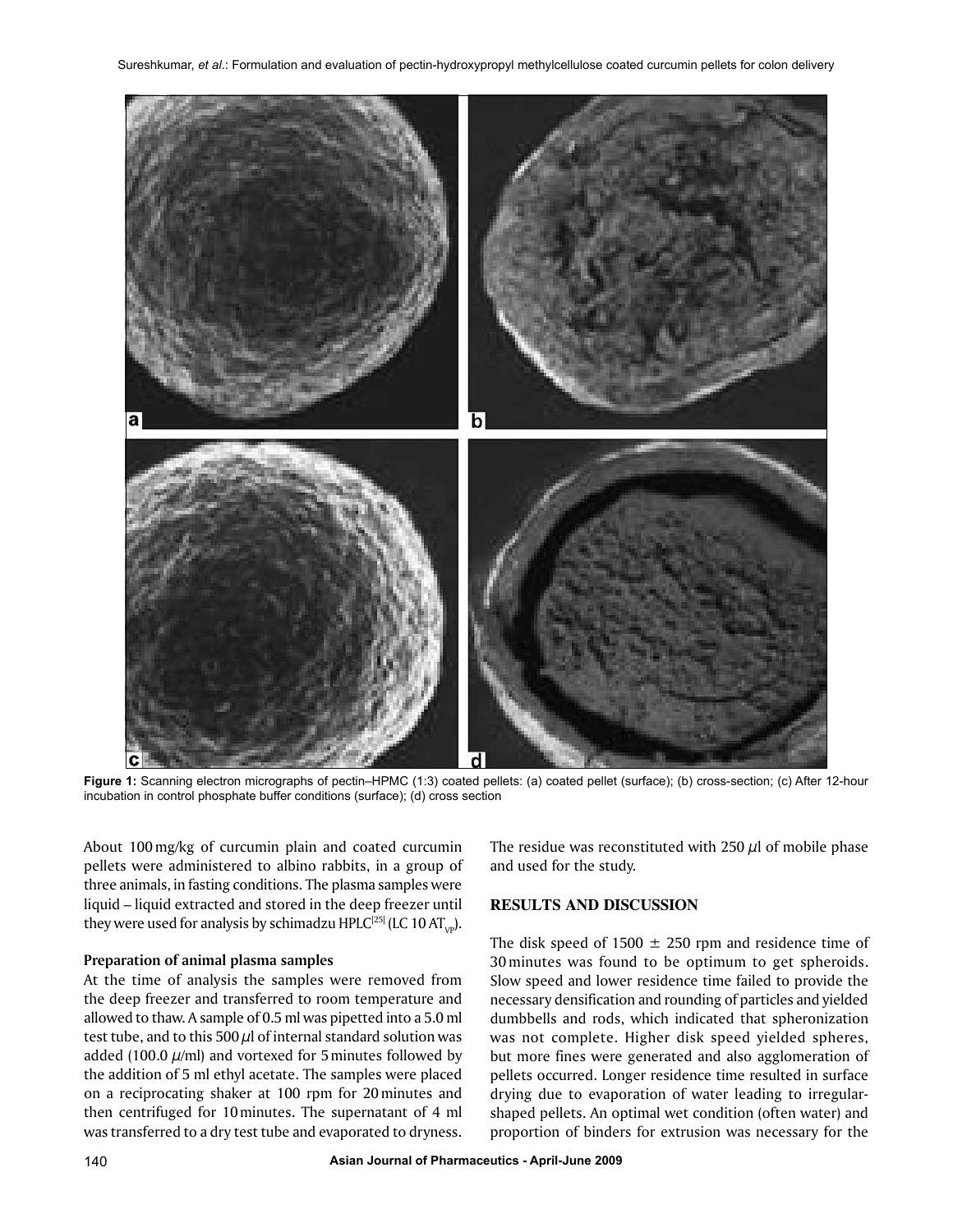formation of round-shaped pellets. Less wet extrudates lead to anisometric rod-like particles and over-wet extrudates lead to an uncontrolled granule growth during spheronization. The formulated batches of pellets had yielded 46.42% w/w, which could be considered as a satisfactory product yield value. The particles were found to possess a narrow range of size distribution and had the average particle size in the range 1.185mm. SEM was taken to examine the microstructure of the surface of the pellets [Figure 1]. The bulk densities of the pellets were found to be in the range of 0.63-0.71 gm/  $cm<sup>3</sup>$ . Since the low values of compressibility (15%) and the angle of repose less than 25° signify good flowability of the spheroids [Table 2], it showed that the pellets had smooth flow properties ensuring homogenous filling capacity. Friability of pellets was found to be less than 1% w/w. The drug content of curcumin in pellets was determined by a visible spectrophotometer at 425 nm.

Based on the different transit times present from the stomach to the colon, the release profile was carried out with different pH conditions similar to *in vivo* conditions as shown in Table 1 (at  $37 \pm 1^{\circ}$ C). Coated curcumin pellets showed a complete release from six to eight hours. They were found to remain intact up to pH 3.0, disintegrated at pH 7.2, and released up to 12 hours. More than 60% drug release was found in colonic pH 6.8. Batches prepared using 1:3 ratio (Pectin: HPMC) showed a minimum release of 0.19% at pH 1.2 and maximum release of 89.91% at pH 6.8 [Table 1], and this batch was selected as an ideal, and used for the *in vivo* study.

The main parameters of pectin-HPMC coated curcumin pellets were obtained with the help of the HPLC method and compared with free curcumin. Maximum concentration (*C* max) and time to reach maximum concentration (*T* max) are the values obtained directly from the concentration – time curve. Time taken to release the drug was found to be three hours. Peak serum concentration of 0.5  $\mu$ g/ml was attained rapidly, within one hour, when pure curcumin was administered. However, in case of coated pellets the peak concentration (1.287  $\mu$ g/ml) appeared at the fourth hour and the concentration was much higher than pure curcumin. The higher concentration was also maintained for a longer period of time before dropping down [Figure 2]. The Peppas plot shows the n values of 2.833, which imply that it is a non-Fickian or anomalous diffusion or a matrix erosion type of release characteristic.

# **CONCLUSION**

Pectin: HPMC coated pellets offer a greater degree of protection from premature drug release in the upper GI tract than pectin alone. The pectin is still available for enzymatic degradation, which allows greater drug release under conditions that may be expected to pertain in the colon. It is possible by careful formulation of the pellet core to achieve different drug release profiles, whereby an increase in the

|  |  | Table 2: Evaluated parameters of curcumin pellets |
|--|--|---------------------------------------------------|
|--|--|---------------------------------------------------|

| %     |       |      | % drug Speed Average Angle     |        | %                  |
|-------|-------|------|--------------------------------|--------|--------------------|
|       |       |      | Product content (rpm) particle |        | of compressibility |
| vield |       |      | size (mm) repose               |        |                    |
| 46.42 | 98.77 | 1500 | 1.18                           | 21.01° | 15                 |



**Figure 2:** *In vivo* plasma concentration-time profile

amount of drug released can be induced by the action of pectinolytic enzymes. By changing the other variables such as the pectin and HPMC ratio or the molecular weight of the polymers, it may be possible to produce a system with a release profile, which is tailored to meet the particular requirements of any individual drug. From the results it can be concluded that pectin: HPMC coated pellets could be used to treat the inflammatory conditions of the colon.

#### **REFERENCES**

- 1. Watts PJ, Illum L. Colonic drug delivery. Drug dev Ind Pharm 1997;29:893-913.
- 2. Busseimeier T, Otto I, Bodmier R. Pulsatile drug delivery systems. Crit Rev Ther Drug Carrier Syst 2001;18:433-58.
- 3. Vandamme TF, Lenourry A, Charrueau C, Chaumeil JC. The use of polysaccharides to target drugs to colon. Carbohydrate polymers 2002;48:219-31.
- 4. Kshirsagar NA. Drug delivery systems. Indian J Pharmacol 2000;32:54-61.
- 5. Friend DR. Colon-specific drug delivery. Adv Drug Del Rev 1991;7:149-99.
- 6. Yang L, Chu JS, Fix JA. Colon-specific drug delivery: new approaches and *in vitro*/*in vivo* evaluation. Int J Pharm 2002;235:1-15.
- 7. Rubinstein A. Approaches and opportunities in colon specific drug delivery. Crit Rev Ther Drug Carrier Syst 1995;12:101-49.
- 8. Tozer TN, Irend DR, McLeod AD. Kinetic perspective on colonic drug delivery. STP Pharma Sci 1995;5:5-28.
- 9. Gupta VK, Beckret TE, Price JC. A novel pH and time based multi-unit potential colonic drug delivery system. I. Development. Int J Pharm 2001;213:83-91.
- 10. Prasad YV, Krishnaiah YS, Sathyanarayana S. *In vitro* evaluation of guar gum as a carrier for colon specific drug delivery. J Control Release 1998;51:281-7.
- 11. Kinget R, Kalale W, Veervoort L, van den Mooter G. Colonic drug targeting. J Drug Target 1998;6:129-49.
- 12. Sarasija S, Hota A. Colon specific drug delivery systems. Indian J Pharm Sci 2000;62:1-8.
- 13. Mrsny RJ. The colon as a site for drug delivery. Control Release